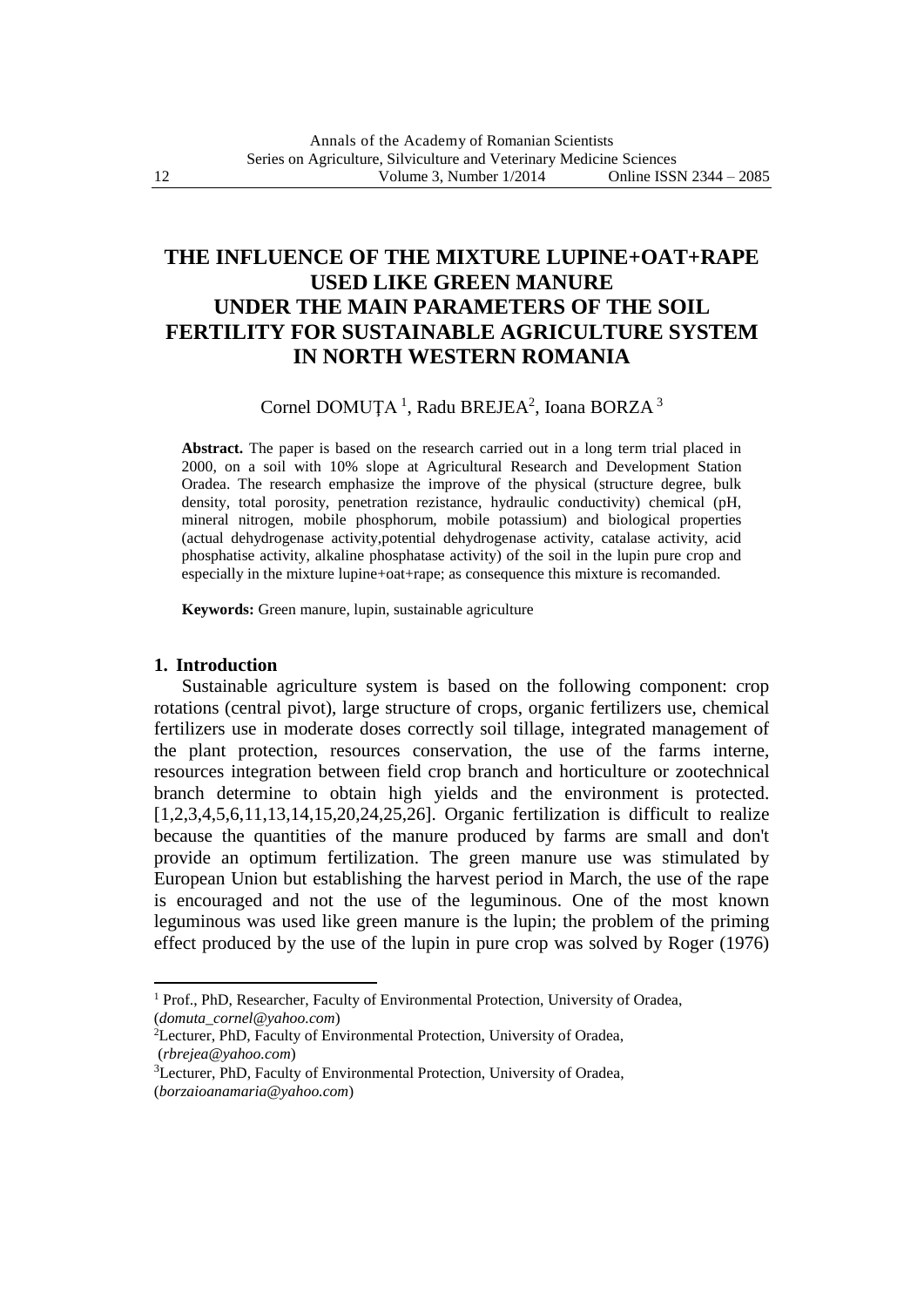using the mixture vetch  $+$  oat (rye)  $+$  ryegrass. Vetch is very known like excellent fodder and Domuța C. (1987) starting the research using the mixture lupin +oat, lupin  $+$  oat  $+$  rape, lupin  $+$  rye and the mixture of the lupin determined better results than the mixture of vetch. [16,17,18,19]

# **2. Material and methods**

The research was carried on erosioned soil with slope of 10% at Agricultural Research and Development Station Oradea. In 1999 was placed the experiment with tree factors: Factor A: crop rotation, with  $a_1$  = winter wheat – maize;  $a_2$  = oat + clover – clover – maize – winter wheat – maize. Factor B: organic fertilization with  $b_1$  = control, without fertilizers;  $b_2$  = *Lupinus angustifolius*;  $b_3$  = *Lupinus angustifolius* + oat + rap;  $b_4$  = vetch + oat + ryegrass;  $b_5$  = manure, 25 t/hectare;  $b_6$  = manure, 50 t/hectare. Factor C: annual chemical fertilization:  $c_1 = N_0P_0$ ;  $c_2$  =  $N_{120}P_{90}$ . Number of repetition used: 4. The lot surface: 100 m<sup>2</sup>.

In 2013, after winter wheat harvesting, a soil profile was made in the first crop rotation and the cylinders with soil were prelivated for determination in the laboratory, of the bulk density (BD), hydraulic conductivity and penetration resistance (PR); the cylinders were prelivated on a  $0 - 10$  cm depth and  $10 - 20$ cm depth and the averages on the  $0 - 20$  cm are presented in the papers. Other soil samples were prelivated on  $0 - 20$  cm depth for determination the structure degree, mineral nitrogen, ph, mobile phosphorus, mobile potassium. The soil samples for enzymatical activity determination were prelevated on 0-10 cm, 10-20 cm and 20-30 cm. The following enzymological parameters were: actual and potential dehydrogenase, catalase activity, acid and alkaline phosphatase activity. The usually methods were used for all determinations. [9,10,12,14,27,29,30,31]

Soil reaction was determined by potentiometer method; mobile phosphorus and mobile potassium were determined by Egner – Rhiem – Domingo method. Four repetition were realized for every physical and chemical parameters and the research results were interpreted by variance analysis method. [7,8,21,22,23]

# **3. Results and discussions Structure degree**

The smallest value of the structure degree was determined in the variant without organic fertilization, 54.70%; the result obtained in the variant *Lupinus angustifolius* like green manure is very close, 54.50%. In the variant with the mixture *Lupinus angustifolius*+ oat +rape, the structure degree increase significant statistically in comparison with control. (Table 1).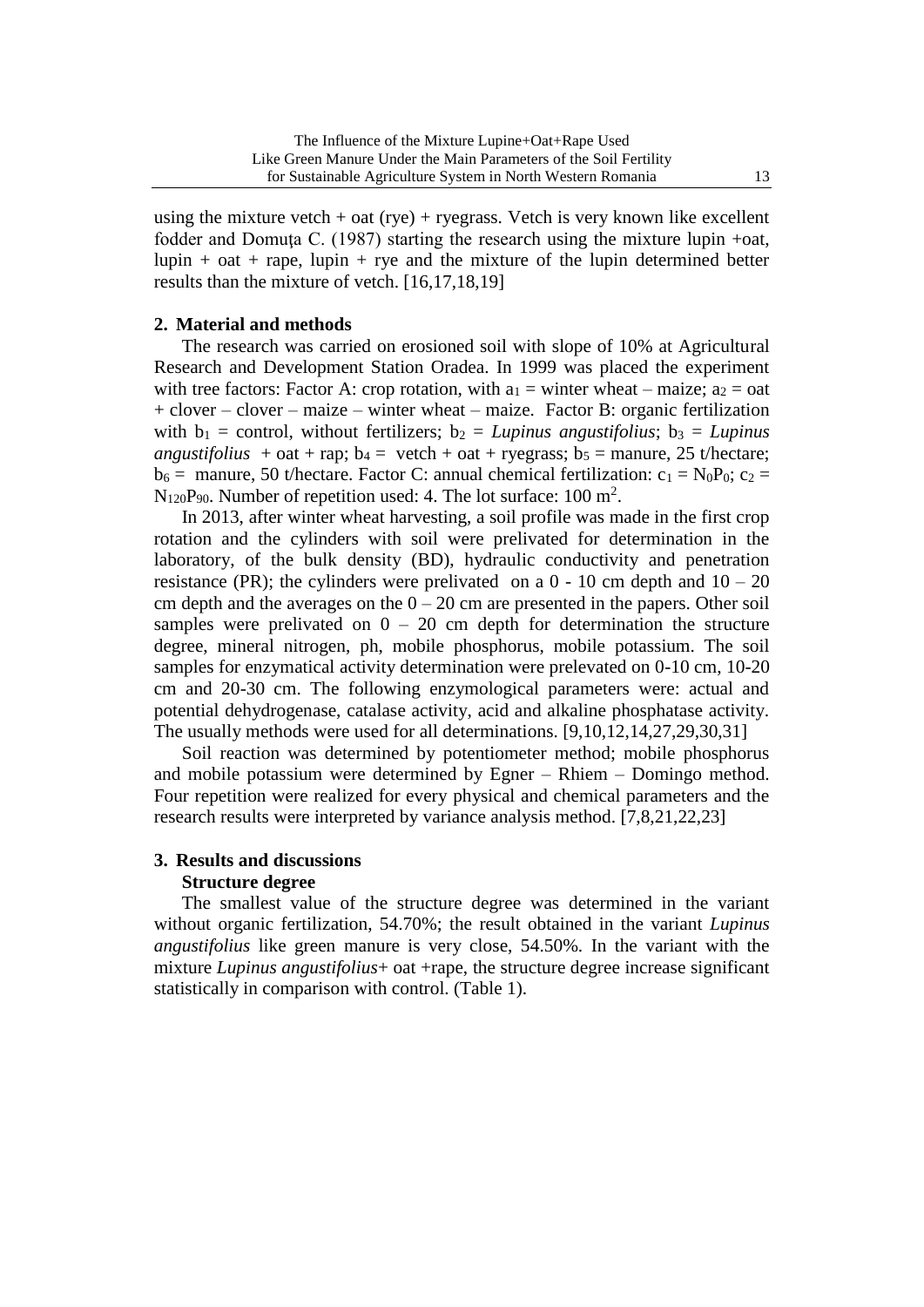### **Bulk density and total porosity**

All the variants with organic fertilization determined the decrease of the bulk density values in comparison with the control  $(1.52g/cm<sup>3</sup>)$ , 8% in the variant with *Lupinus angustifolius* (significant statistically), 12% in the variant with Lupinus angustifolius+oat+rape (distingue significant statistically). (Table 2).

**Table 1.**The influence of the green manure and manure on structure degree of the erosioned soil from Oradea, 2013

|       |      |                  | Statistically |
|-------|------|------------------|---------------|
| Val % | $\%$ |                  | significant   |
| 54.70 | 100  |                  | Control       |
| 54.50 | 99   | -                |               |
| 58.80 | 108  |                  | ∗             |
|       |      | Structure degree | Difference %  |

LSD 5% 3.96%; LSD 1% 6.02%; LSD 0.1% 13.56%

**Table 2.**The influence of the green manure and manure on bulk density (BD) of the erosioned soil from Oradea, 2003

| Variant                               |       |      | Difference                                    | Statistically |
|---------------------------------------|-------|------|-----------------------------------------------|---------------|
|                                       | g/cm3 | $\%$ |                                               | significant   |
| 1. Control                            | 1.52  | 100  | ۰                                             | Control       |
| 2. Lupinus angustifolius              | 1.0   | 92   | -0                                            |               |
| 3. Lupinus angustifolius + oat + rape | 1.35  | 88   | -12                                           |               |
|                                       |       |      | I CD 504 0 10. I CD 104 0 15. I CD 0 104 0 21 |               |

LSD 5% 0.10; LSD 1% 0.15; LSD 0.1% 0.21

### **Total porosity**

Calculating the total porosity the smallest value was obtained in the control, 43%. The difference registered in the variant with *Lupinus angustifolius* (9%) is unsignificant statistically. It was registered a difference of 14% in the variant with *Lupinus angustifolius* + oat + rape (significant statistically). (Table 3).

**Table 3.**The influence of the green manure and manure on total porosity (TP) of the erosioned soil from Oradea, 2013

| Variant                                 |    | TP   | Difference | Statisticaly |
|-----------------------------------------|----|------|------------|--------------|
|                                         |    | $\%$ | (%)        | Significant  |
| 1. Control                              | 43 | 100  |            | Control      |
| 2. Lupinus angustifolius                | 47 | 109  |            |              |
| 3. Lupinus angustifolius + $oat + rape$ | 49 | 114  | 14         |              |

LSD 5% 4.5; LSD 1% 7.5; LSD 0.1% 11.0

# **Penetration rezistance**

The biggest value of the penetration rezistance  $25.0 \text{ kgf/cm}^2$ , was registered in the control; in the variants with organic fertilization, the values of penetration rezistance decreased; the differences were distingue significant statistically. (Table 4).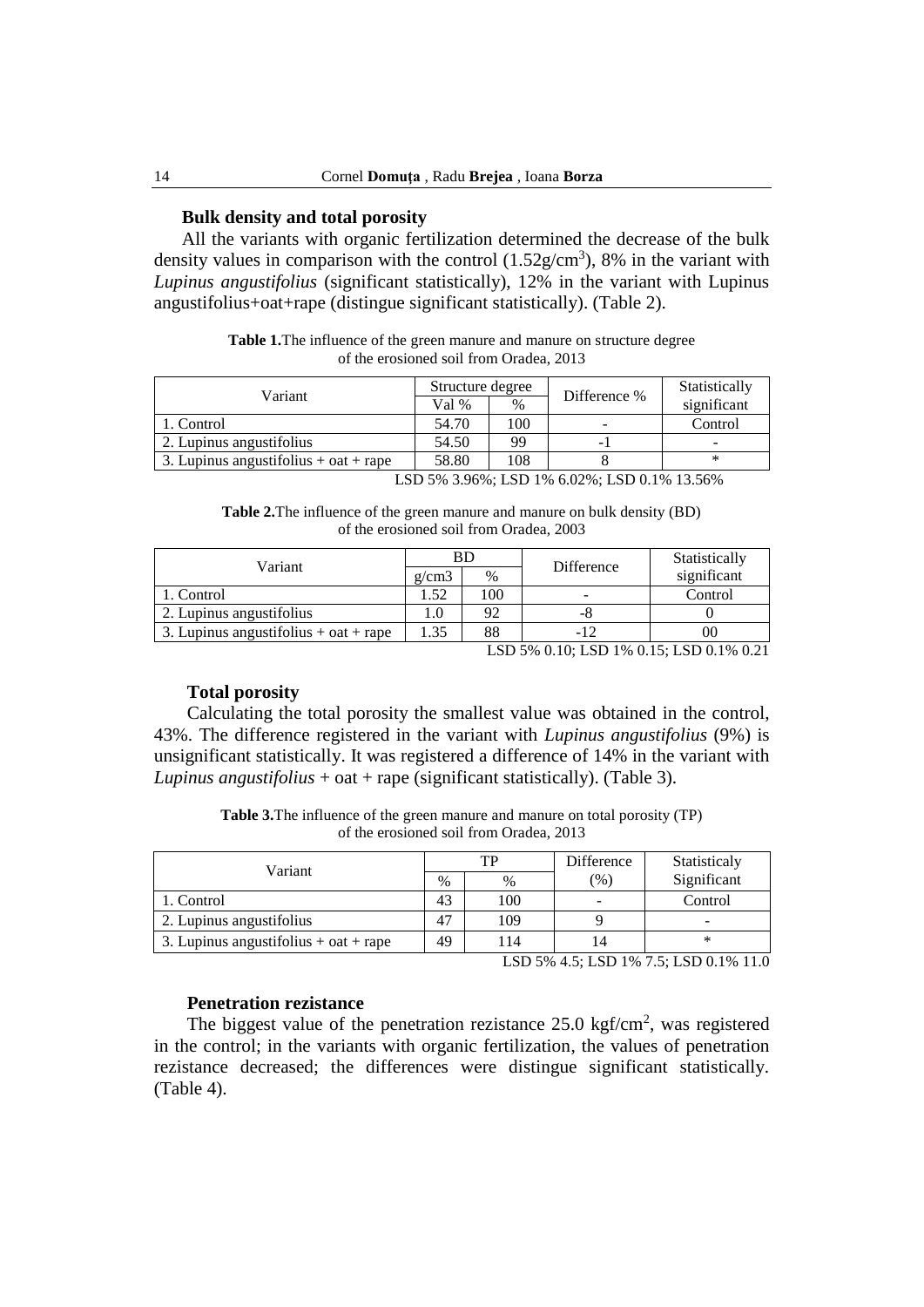# **Hydraulic conductivity**

The hydraulic conductivity had the smallest value in the control. In the variant with green manure pure crop, the hydraulic conductivity increased with 17% (unsignificant statistically); in variant with mixture Lupinus 17% (unsignificant statistically); in variant with mixture Lupinus angustifolius+rape, the increase was significant statistically. (Table 5)

**Table 4.**The influence of the green manure and manure on penetration rezistance (PR) of the erosioned soil from Oradea,2013

| PR        |      | Difference | Statisticaly                                     |
|-----------|------|------------|--------------------------------------------------|
| $Kg/cm^2$ | $\%$ | (%)        | significant                                      |
| 25.0      | 100  | -          | Control                                          |
| 19.8      | 70   | -21        | 00                                               |
| 18.9      |      | -24        | 00                                               |
|           |      |            | <b>X OD FOL OF X OD 101 2 O X OD 0.101 11 00</b> |

LSD 5% 3.5; LSD 1% 6.3; LSD 0.1% 11.30

**Table 5.**The influence of the green manure and manure on hydraulic conductivity (HC) of the erosioned soil from Oradea,2 013

| Variant                                  |       | HС   | Difference    | Statisticaly |
|------------------------------------------|-------|------|---------------|--------------|
|                                          | mm/h  | $\%$ | $\frac{9}{6}$ | significant  |
| 1. Control                               | 13.30 | 100  |               | Control      |
| 2. Lupinus angustifolius                 | 15.58 | 117  |               | -            |
| 3. Lupinus angustifolius + oat +<br>rape | 16.47 | 124  | 24            | -            |

LSD 5% 2.70; LSD 1% 4.72; LSD 0.1% 7.29

# **Soil reaction**

The value of the pH determined in the control was of 6.3. The values determined in the studies variants are very close and to control but the difference are unsignificat statistically (Table 6).

**Table 6.**The influence of the green manure and manure on the pH of the erosioned soil from Oradea, 2013

| Variant                      |       | рH   | Difference | Statistically |  |
|------------------------------|-------|------|------------|---------------|--|
|                              | Value | $\%$ |            | significant   |  |
| 1. Control                   | 6.30  | 100  | -          | Control       |  |
| 2. Lupinus angustifolius     | 6.29  | 99   |            |               |  |
| 3. Lupinus angustifolius $+$ | 6.32  | 101  |            |               |  |
| $oat + rape$                 |       |      |            |               |  |

LSD 5% 0.13; LSD 1% 0.24; LSD 0.1% 0.40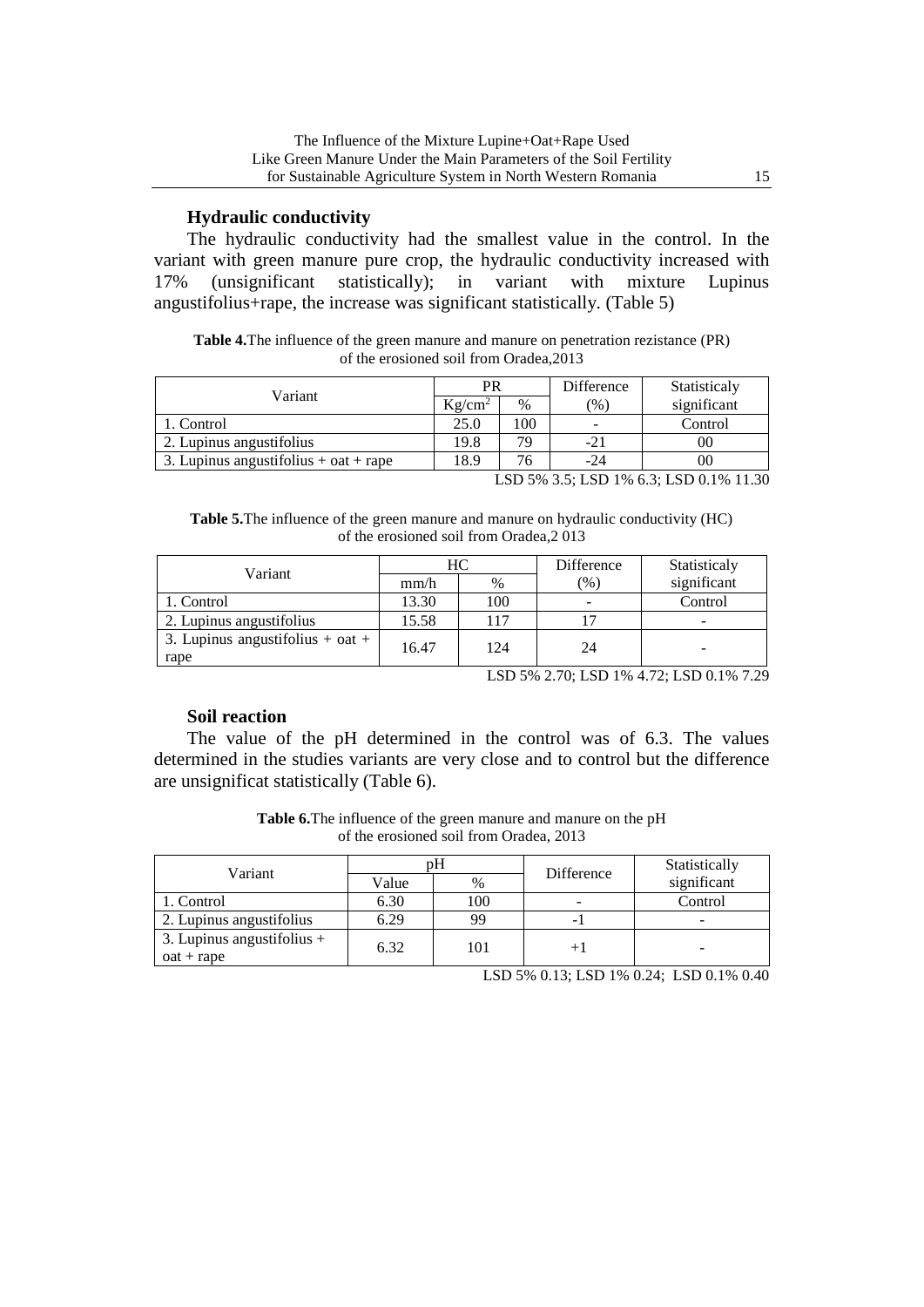#### **Mineral nitrogen**

The value of the  $N - NO_3$  determined in the control was of 0,70 ppm. The difference registered in the variant with *Lupinus angustifolius* (64%) was distingue significant statistically. In the variant with *Lupinus angustifolius* + oat + rape the difference are very significant statistically. (Table 7).

The  $N - NH_4$  content is bigger than  $N - NO_3$  content in the variants. In the control was registered the smallest value, 2.6 ppm.

In the all variants with organic fertilization the  $N-NH_3$  the content was very significant bigger.

The content of  $N - NO_3 + NH$  from the control is of 3.16 ppm. The values of the  $N - NO<sub>3</sub> + NH<sub>4</sub>$  from the variants with organic fertilization are bigger than the value determined in the control; the biggest difference, 94%, was registered in the variant with *Lupinus angustifolius*  $+$  oat  $+$  rape (Table 7).

**Table 7.**The influence of the green manure and manure on the  $N - NO3 + N - NH4$  of the erosioned soil from Oradea, 2013

|                                                 |      |      | $N - NO3$                    |      | $N - NH4$ |                              |      | $N - NO3 + NH4$ |                              |  |
|-------------------------------------------------|------|------|------------------------------|------|-----------|------------------------------|------|-----------------|------------------------------|--|
| Variant                                         | ppm  | $\%$ | Statistically<br>significant | ppm  | $\%$      | Statistically<br>significant | ppm  | $\%$            | Statistically<br>significant |  |
| 1. Control                                      | 0.70 | 100  | Control                      | 2.46 | 100       | Control                      | 3.16 | 100             | Control                      |  |
| 2. Lupinus<br>angustifolius                     | 1.15 | 164  | $***$                        | 3.82 | 153       | ***                          | 4.97 | 157             | ***                          |  |
| 3. Lupinus<br>angustifolius<br>$+$ oat $+$ rape | 1.20 | 172  | ***                          | 4.94 | 201       | ***                          | 6.14 | 194             | ***                          |  |
| $LSD 5\% 0.17$<br>LSD 5% 0.60                   |      |      |                              |      |           | LSD 5% 0.23                  |      |                 |                              |  |

LSD 1% 0.28 LSD 1% 0.64 LSD 1% 0.46 LSD 0.1% 0.51 LSD 0.1% 1.12 LSD 0.1% 0.81

#### **Mobile phosphorus**

The mobile phosphorus is median in the control (34.6 ppm) and good in the others variants.

The differences registered in comparison, with the control are unsignificant statistically. (Table 8).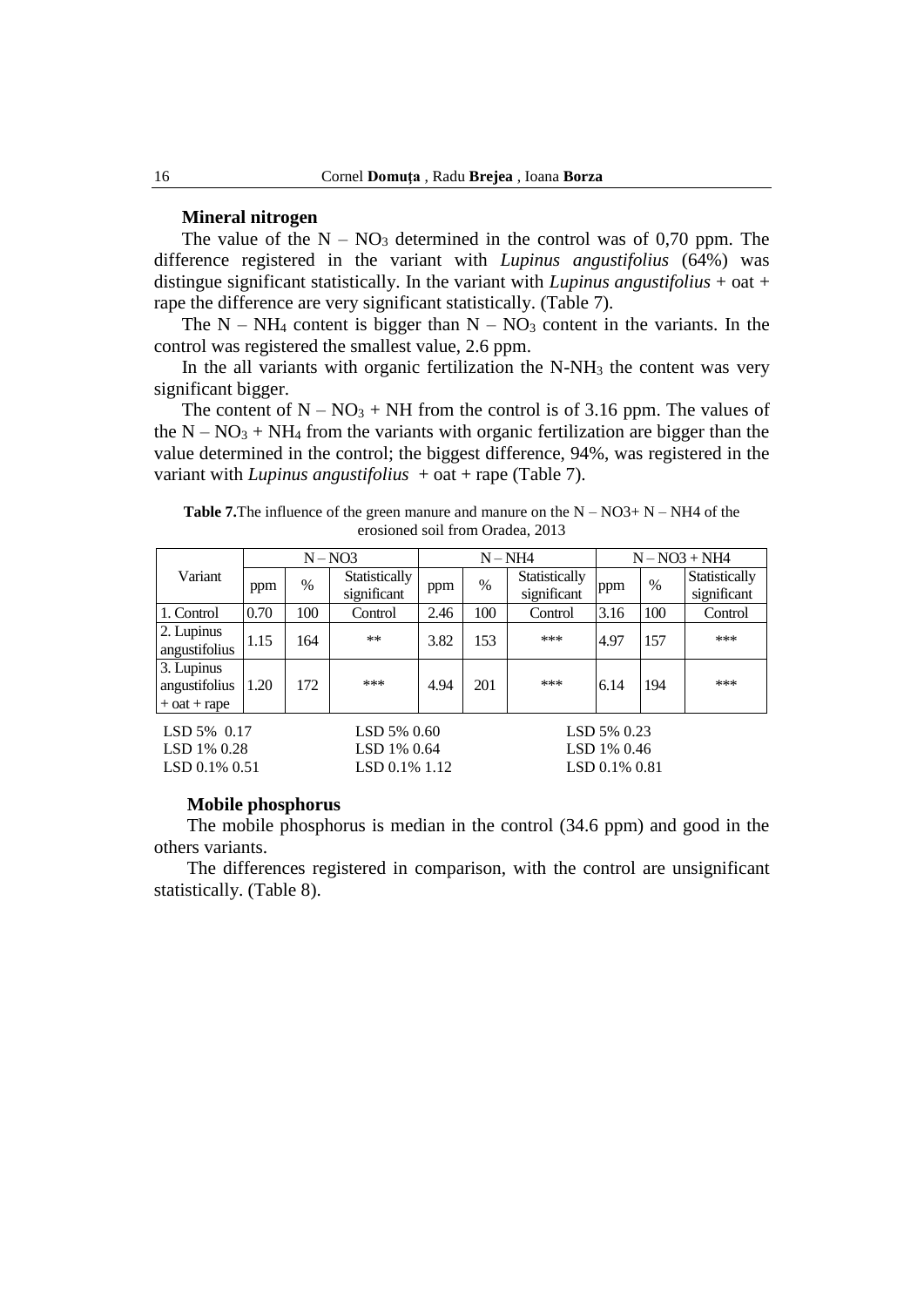| Variant                                  |      | PAL  | Difference | Statistically<br>significant        |  |
|------------------------------------------|------|------|------------|-------------------------------------|--|
|                                          | ppm  | $\%$ |            |                                     |  |
| 1. Control                               | 34.6 | 100  |            | Control                             |  |
| 2. Lupinus angustifolius                 | 37.8 | 109  |            |                                     |  |
| 3. Lupinus angustifolius + oat +<br>rape | 39.0 | 113  | 13         | TCD EV TQ TCD 10/12.5 TCD Q 10/21.7 |  |

**Table 8.**The influence of the green manure and manure on mobile phosphorus (PAL) content of erosioned soil from Oradea, 2013

LSD 5% 7.8; LSD 1% 12.6; LSD 0,1% 21.3

### **Mobile potassium**

The smallest content of the mobile potassium was registered in the control, 196.2 ppm.

The differences registered in the variants with green manure and in the variant with manure 27 t/hectare are unsignificant statistically. (Table 9).

| Variant                                      |       | KAL  | Difference     | Statistically<br>significant |  |  |  |
|----------------------------------------------|-------|------|----------------|------------------------------|--|--|--|
|                                              | ppm   | $\%$ |                |                              |  |  |  |
| 1. Control                                   | 192.2 | 100  |                | Control                      |  |  |  |
| 2. Lupinus angustifolius                     | 199.3 | 102  | 2              |                              |  |  |  |
| 3. Lupinus angustifolius $+$ oat<br>$+$ rape | 204.7 | 104  | $\overline{4}$ |                              |  |  |  |

**Table 9.**The influence of the green manure and manure on mobile potassium (KAL content of the prelucosoil from Oradea, 2013

LSD 5% 13.2; LSD 1% 18.4; LSD 0.1% 27.8

#### **Actual dehydrogenase activity**

The values of the actual dehydrogenase activity are bigger on the depth of  $0 -$ 10 cm in comparison with the one on  $10 - 20$  cm and  $20 - 30$  cm. The smallest value of the actual dehydrogenase activity were determined in the variant without fertilizer: 5.50 mg TPF/24 hours on  $0 - 10$  cm, 4.51mg TPF/24 hours on  $10 - 20$ cm and 2.72 mg TPF/24 hours on 20 -30 cm.

The use of the manure and green manure determined a bigger value of the actual dehydrogenase activity, in average on the depth of 0 - 30 cm, in comparison with the variant without fertilizers, the use of Lupinus angustifolius used as a green manure determined an increase with 66%, unsignificant from a statistical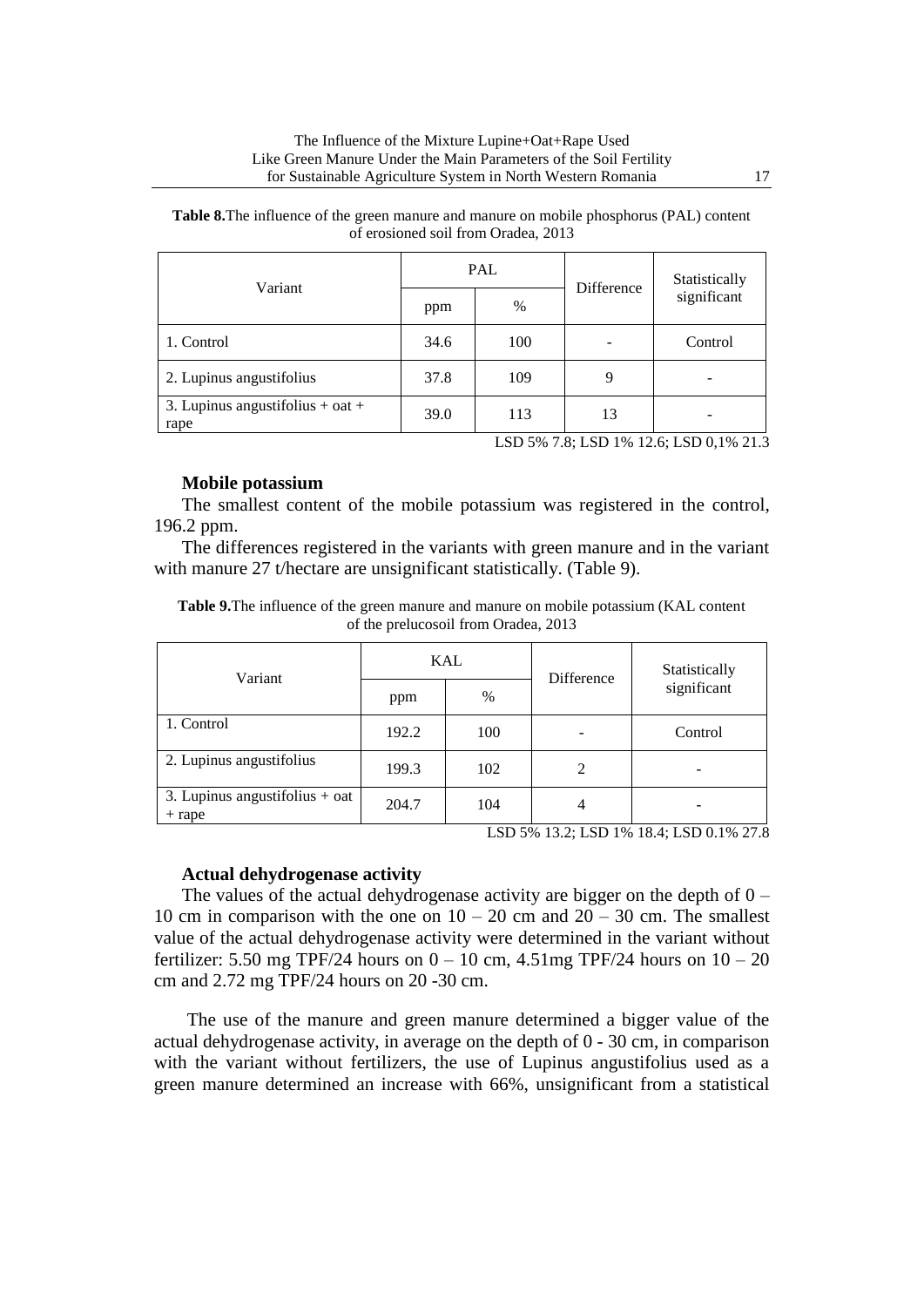point of view. In the variant with a mixture of Lupinus angustifolius  $+$  oat  $+$  rape the actual dehydrogenase activity increased with 116%, significantly statistically. (Table 10).

|                        |            | <b>ADA</b>                 | <b>Diffrence</b>         | Sstatistically<br>significant |  |
|------------------------|------------|----------------------------|--------------------------|-------------------------------|--|
| Variant                | mgTPF/24 h | $\%$                       | $\frac{0}{0}$            |                               |  |
|                        |            | Depth $0 - 10$ cm          |                          |                               |  |
| 1.Control              | 5.50       | 100                        | $\overline{\phantom{a}}$ | control                       |  |
| 2. Lupin               | 9.18       | 167                        | 67                       | X                             |  |
| $3.Lupin + cat + rape$ | 11.62      | 212                        | 112                      | X                             |  |
| LSD 5% 3.27            |            | LSD 1% 6.74                |                          | LSD 0.1% 10.90                |  |
|                        |            | Depth $10 - 20$ cm         |                          |                               |  |
| 1.Control              | 4.51       | 100                        | $\overline{a}$           | control                       |  |
| 2. Lupin               | 7.06       | 157                        | 57                       |                               |  |
| $3.Lupin + oat + rape$ | 10.20      | 227                        | 127                      | X                             |  |
| LSD 5% 3.60            |            | LSD 1% 6.90                | LSD 0.1 11.20            |                               |  |
|                        |            | Depth $20 - 30$ cm         |                          |                               |  |
| 1.Control              | 2.72       | 100                        | $\overline{\phantom{a}}$ | control                       |  |
| 2. Lupin               | 4.90       | 181                        | 81                       |                               |  |
| $3.Lupin + cat + rape$ | 5.76       | 212                        | 112                      | X                             |  |
| LSD 5% 2.28            |            | LSD 1% 4.70                | LSD 0.1% 6.76            |                               |  |
|                        |            | Average Deapth $0 - 30$ cm |                          |                               |  |
| 1.Control              | 4.25       | 100                        | $\overline{a}$           | control                       |  |
| 2. Lupin               | 7.05       | 166                        | 66                       | ٠                             |  |
| $3.Lupin + oat + rape$ | 9.20       | 216                        | 116                      | X                             |  |
| LSD 5% 3.05            |            | LSD 1% 6.14                | LSD 0.1% 9.62            |                               |  |

**Table 10.**Green manure influence on actual dehydrogenase activity (ADA) on the eroded soil from Oradea 2013

### **Potential dehydrogenase activity (PDA)**

The values of the potential dehydrogenase activity were bigger than the value of the actual dehydrogenase activity and decreased together with the increase of the determination depth. The smallest set of values of the potential dehydrogenase activity were determined in the variant without fertilizers: 10.56 TPF/24 h on 0 - 10 cm, 9.31 mg TPF/24 h on 10 - 20 cm and 7.88 mg TPF/24 h on 20 - 30 cm. In average on the  $0 - 30$  cm depth the value of potential dehydrogenase activity was of 9.25 mg TPF/24 h; the green manures determined a significant increase compared with the control. The increases were of 67% in the variant with Lupinus angustifolius and 98% in the variant with *Lupinus angustifolius* +oat+rape. (Table 11).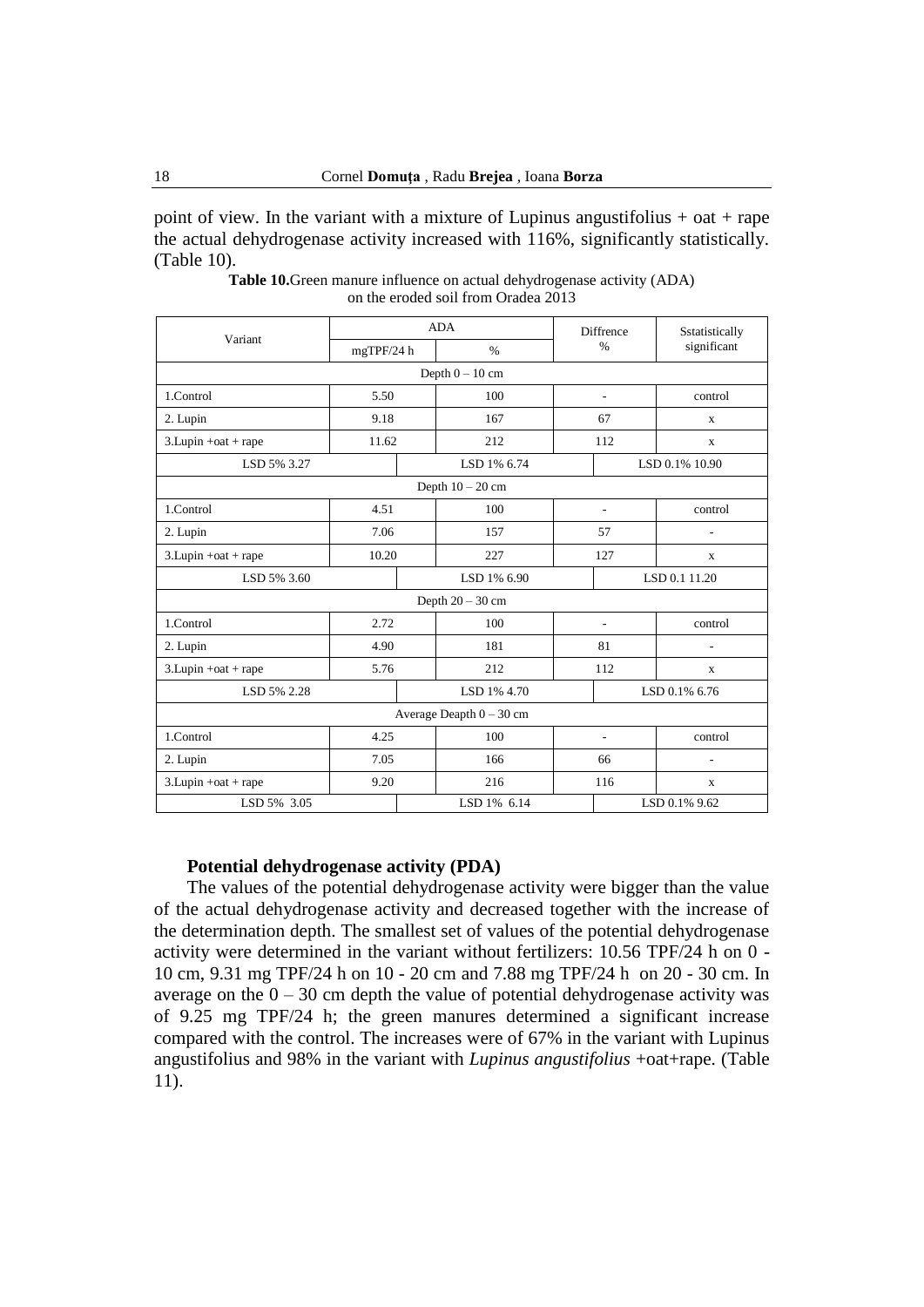|                        |            |  | 011 the croucu son from Orauca 2012 |                          |                |  |
|------------------------|------------|--|-------------------------------------|--------------------------|----------------|--|
| Variant                |            |  | <b>PDA</b>                          | Difference               | Statistically  |  |
|                        | mgTPF/24 h |  | $\%$                                | $\%$                     | significant    |  |
|                        |            |  | Depth $0 - 10$ cm                   |                          |                |  |
| 1.Control              | 10.56      |  | 100                                 | $\overline{a}$           | control        |  |
| 2. Lupin               | 22.68      |  | 215                                 | 115                      | XX             |  |
| $3.Lupin + oat + rape$ | 24.18      |  | 229                                 | 129                      | XX             |  |
| LSD 5% 4.20            |            |  | LSD 1% 9.72                         |                          | LSD 0.1% 14.20 |  |
|                        |            |  | Depth $10 - 20$ cm                  |                          |                |  |
| 1.Control              | 9.3        |  | 100                                 | $\overline{a}$           | control        |  |
| 2. Lupin               | 15.30      |  | 165                                 | 65                       | X              |  |
| $3.Lupin + cat + rape$ | 16.66      |  | 179                                 | 79                       | X              |  |
| LSD 5% 3.60            |            |  | LSD 1% 7.85                         | LSD 0.1% 12.40           |                |  |
|                        |            |  | Depth $20 - 30$ cm                  |                          |                |  |
| 1.Control              | 7.88       |  | 100                                 | $\overline{a}$           | Control        |  |
| 2. Lupin               | 8.33       |  | 107                                 | $\tau$                   | ÷,             |  |
| $3.Lupin + cat + rape$ | 14.30      |  | 182                                 | 82                       | X              |  |
| LSD 5% 3.52            |            |  | LSD 1% 7.60<br>LSD 0.1% 12.02       |                          |                |  |
|                        |            |  | Average Deapth $0 - 30$ cm          |                          |                |  |
| 1.Control              | 9.25       |  | 100                                 | $\overline{\phantom{a}}$ | control        |  |
| 2. Lupin               | 15.44      |  | 167                                 | 67                       | X              |  |
| 3. Lupin +oat + rape   | 18.38      |  | 198                                 | 98                       | X              |  |
| LSD 5% 3.78            |            |  | LSD 0.1% 12.88<br>LSD 1% 8.39       |                          |                |  |

| Table 11. Green manure influence on potential dehydrogenase activity (PDA |  |
|---------------------------------------------------------------------------|--|
| on the eroded soil from Oradea 2012                                       |  |

# **Catalase activity (CA)**

Catalase activity decreases according with the increase of the depth determination. The green manure determined bigger values of the catalase activity in comparison with the control; the differences were statistically assured.

In the variant with *Lupinus angustifolius* the catalase activity increased with 145%. In the variant *Lupinus angustifolius*+oat+rape the diffrence in comparision with the control was of 107%. (Table 12).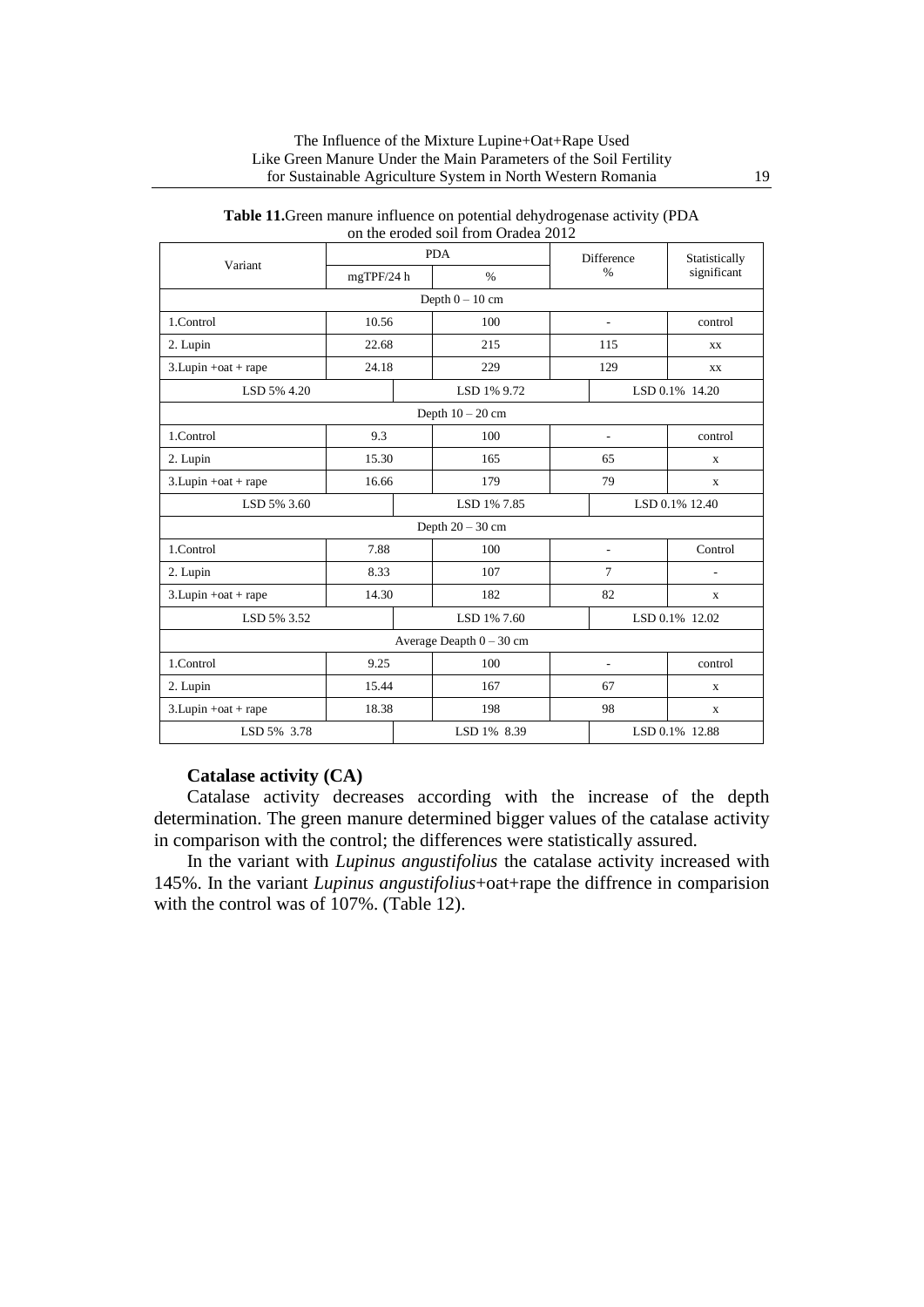| Variant                    | $\sim$ -<br>CA |  |             | Difference               |                          | Statistically |  |  |
|----------------------------|----------------|--|-------------|--------------------------|--------------------------|---------------|--|--|
|                            | mg H2O2/1 h    |  | $\%$        |                          | $\frac{0}{0}$            | significant   |  |  |
| Depth $0 - 10$ cm          |                |  |             |                          |                          |               |  |  |
| 1.Control                  | 0.80           |  | 100         | $\overline{\phantom{a}}$ |                          | control       |  |  |
| 2. Lupin                   | 1.96           |  | 245         | 145                      |                          | XX            |  |  |
| $3.Lupin + cat + rape$     | 2.40           |  | 300         | 200                      |                          | <b>XXX</b>    |  |  |
| LSD 5% 0.25                |                |  | LSD 1% 0.41 |                          |                          | LSD 0.1% 0.96 |  |  |
| Depth $10 - 20$ cm         |                |  |             |                          |                          |               |  |  |
| 1.Control                  | 0.73           |  | 100         |                          | ٠                        | control       |  |  |
| 2. Lupin                   | 1.70           |  | 233         | 133                      |                          | XX            |  |  |
| $3.Lupin + cat + rape$     | 2.20           |  | 302         | 202                      |                          | <b>XXX</b>    |  |  |
| LSD 5% 0.31                |                |  | LSD 1% 0.72 |                          | LSD 0.1% 1.15            |               |  |  |
| Depth $20 - 30$ cm         |                |  |             |                          |                          |               |  |  |
| 1.Control                  | 0.61           |  | 100         |                          | $\overline{\phantom{a}}$ | control       |  |  |
| 2. Lupin                   | 1.60           |  | 263         |                          | 163                      | XX            |  |  |
| $3.Lupin + cat + rape$     | 2.01           |  | 330         |                          | 230                      | <b>XXX</b>    |  |  |
| LSD 5% 0.33                |                |  | LSD 1% 0.76 |                          | LSD 0.1% 1.27            |               |  |  |
| Average Deapth $0 - 30$ cm |                |  |             |                          |                          |               |  |  |
| 1.Control                  | 0.72           |  | 100         |                          | ٠                        | control       |  |  |
| 2. Lupin                   | 1.76           |  | 245         | 145                      |                          | <b>XX</b>     |  |  |
| $3.Lupin + oat + rape$     | 2.21           |  | 307         | 207                      |                          | <b>XXX</b>    |  |  |
| LSD 5% 0.30                |                |  | LSD 1% 0.63 |                          | LSD 0.1% 1.13            |               |  |  |

**Table 12.**Green manures influence on catalase activity (CA) on the eroded soil from Oradea 2013

### **Acid phosphatase activity (AcPA)**

The values of the acid phosphatase activity decreases according with the increase of the determination depth but the differences are smaller than the diffrences registred in the previous enzymological parameters.

The smallest values of the acid phosphatase activity were registered in the control: 2.60 mg phenyl/ g soil/ 2h on 0 -10 cm; 2.30 mg phenyl/ g soil/ 2h on 10 - 20 cm and 2.2 mg mg phenyl/ g soil/ 2h on 20 - 30 cm.

In average on the 0 - 30 cm in comparison with the control 2.38 mg phenyl/ g soil/ 2h, a signifiant result from a statistical point of view is Lupinus angustifolius (15%). The variant with *Lupinus angustifolius* + oat + rape registred 20%. (Table 13).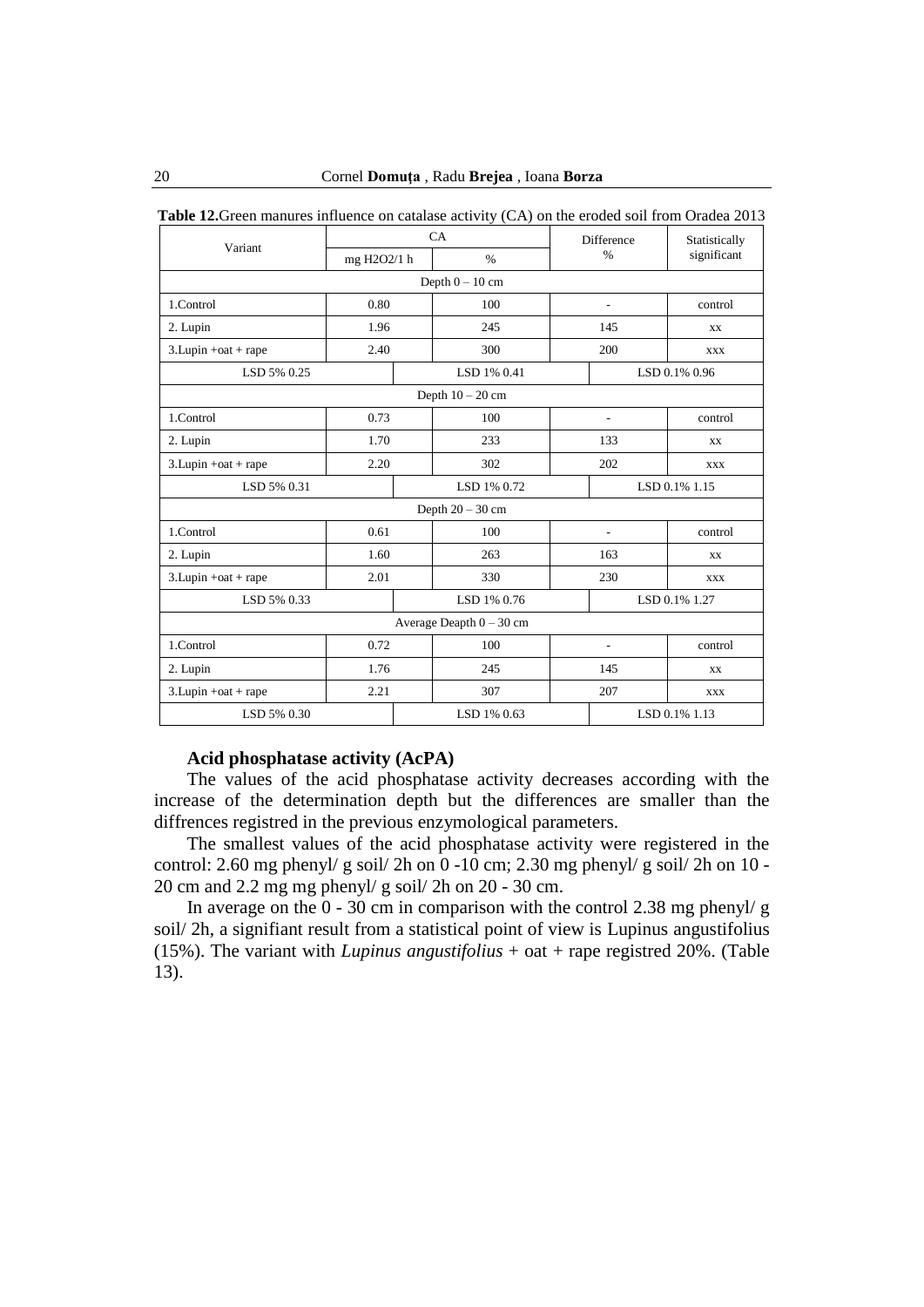|                            |                           |  | Orauca 2019        |                |                |               |  |  |
|----------------------------|---------------------------|--|--------------------|----------------|----------------|---------------|--|--|
| Variant                    | AcPA                      |  |                    | Difference     |                | Statistically |  |  |
|                            | $mg$ phenol/g<br>soil/2 h |  | $\%$               |                | $\frac{0}{0}$  | significant   |  |  |
| Depth $0 - 10$ cm          |                           |  |                    |                |                |               |  |  |
| 1.Control                  | 2.60                      |  | 100                | $\overline{a}$ |                | control       |  |  |
| 2. Lupin                   | 2.80                      |  | 108                | 8              |                | X             |  |  |
| $3.Lupin + cat + rape$     | 2.92                      |  | 105                | 5              |                | XX            |  |  |
| LSD 5% 0.19                |                           |  | LSD 1% 0.34        |                |                | LSD 0.1% 0.60 |  |  |
| Depth $10 - 20$ cm         |                           |  |                    |                |                |               |  |  |
| 1.Control                  | 2.30                      |  | 100                | L,             |                | control       |  |  |
| 2. Lupin                   | 2.74                      |  | 120                | 20             |                | XX            |  |  |
| 3. Lupin +oat + rape       | 2.85                      |  | 124                | 24             |                | <b>XX</b>     |  |  |
| LSD 5% 0.17                |                           |  | LSD 1% 0.29        |                | LSD 0.1% 0.57  |               |  |  |
|                            |                           |  | Depth $20 - 30$ cm |                |                |               |  |  |
| 1.Control                  | 2.22                      |  | 100                |                | $\overline{a}$ | control       |  |  |
| 2. Lupin                   | 2.68                      |  | 121                |                | 21             | <b>XX</b>     |  |  |
| $3.Lupin + cat + rape$     | 2.73                      |  | 123                | 23             |                | XX            |  |  |
| LSD 5% 0.20                |                           |  | LSD 1% 0.34        |                | LSD 0.1% 0.62  |               |  |  |
| Average Deapth $0 - 30$ cm |                           |  |                    |                |                |               |  |  |
| 1.Control                  | 2.38                      |  | 100                | L,             |                | control       |  |  |
| 2. Lupin                   | 2.74                      |  | 115                | 15             |                | XX            |  |  |
| $3.Lupin + oat + rape$     | 2.84                      |  | 120                | 20             |                | XX            |  |  |
| LSD 5% 0.19                |                           |  | LSD 1% 0.33        | LSD 0.1% 0.60  |                |               |  |  |

| <b>Table 13.</b> Green manures influence on acid phosphatase activity (AcPA) on the eroded soil from |
|------------------------------------------------------------------------------------------------------|
| Oradea 2013                                                                                          |

# **Alkaline phosphatase activity (AlkPa)**

The values of alkaline phosphatase activity were smaller than the values of the acid phosphatase activity and decreased with the depth of the collected sample.

The smallest values of the alkaline phosphatase activity were registered in the variant used as control. In average the value of the alkaline phosphatase activity on the depth of  $0 - 30$  cm was 1.29 mg phenyl /g soil/ 2 h. In the variants with green manure the values were bigger than the control.

The difference for *Lupinus angustifolius* in pure crop was 19%, signifficant statistically. (Table 14).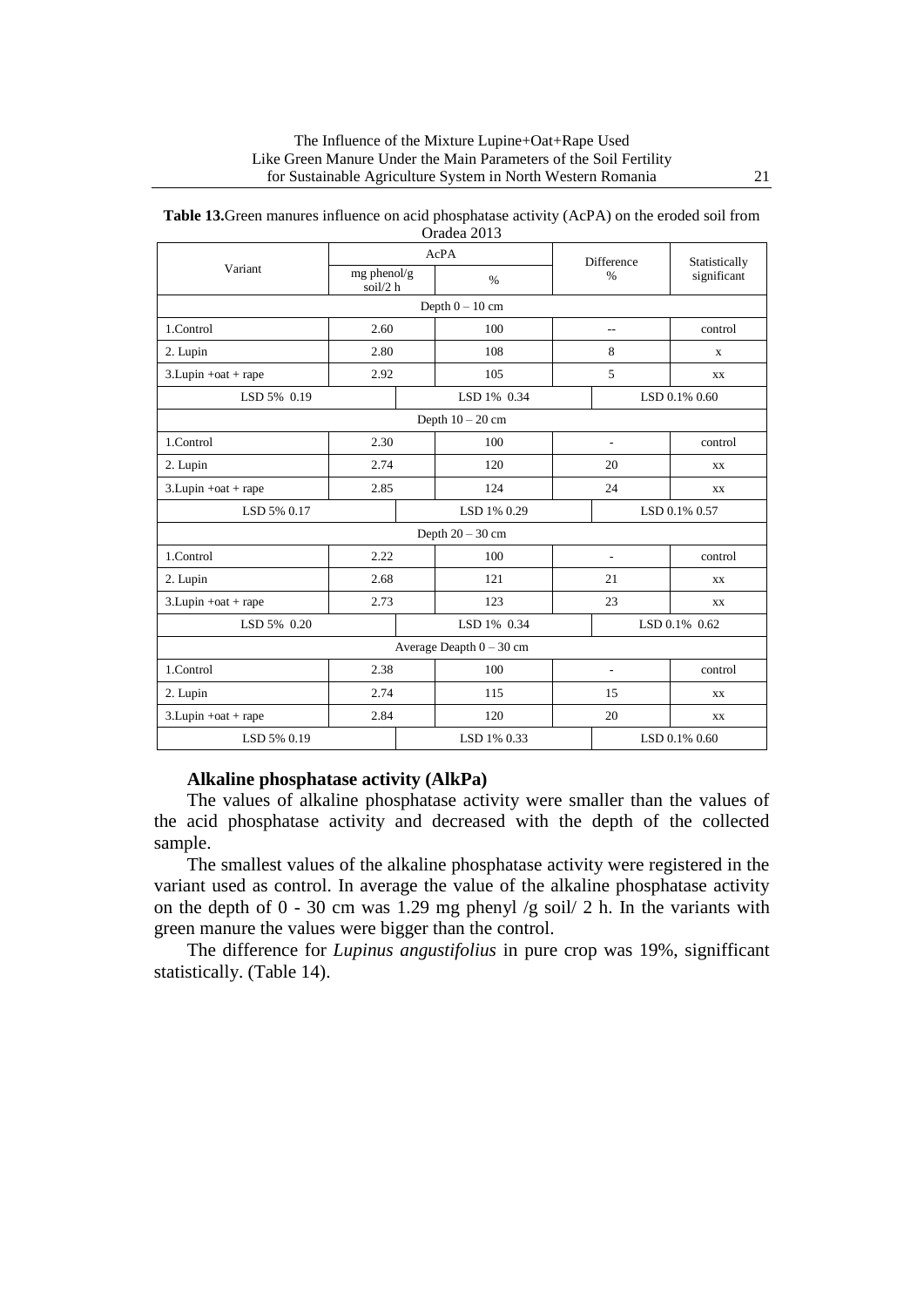|                        |                           |             | Oragea 2015                |                          |               |               |  |
|------------------------|---------------------------|-------------|----------------------------|--------------------------|---------------|---------------|--|
| Variant                | AlkPa                     |             |                            | Difference               |               | Statistically |  |
|                        | $mg$ phenol/g<br>soil/2 h |             | $\%$                       |                          | $\%$          | significant   |  |
|                        |                           |             | Depth $0 - 10$ cm          |                          |               |               |  |
| 1.Control              | 1.36                      |             | 100                        | $\overline{\phantom{a}}$ |               | control       |  |
| 2. Lupin               | 1.68                      |             | 124                        | 24                       |               | $\mathbf x$   |  |
| $3.Lupin + cat + rape$ | 1.96                      |             | 144                        | 44                       |               | <b>XXX</b>    |  |
| LSD 5% 0.18            |                           |             | LSD 1% 0.37                |                          |               | LSD 0.1% 0.61 |  |
|                        |                           |             | Depth $10 - 20$ cm         |                          |               |               |  |
| 1.Control              | 1.32                      |             | 100                        | $\overline{a}$           |               | control       |  |
| 2. Lupin               | 1.52                      |             | 116                        | 16                       |               | ÷,            |  |
| $3.Lupin + oat + rape$ | 1.69                      |             | 128                        | 28                       |               | XX            |  |
| LSD 5% 0.17            |                           |             | LSD 1% 0.29                | LSD 0.1% 0.54            |               |               |  |
|                        |                           |             | Depth $20 - 30$ cm         |                          |               |               |  |
| 1.Control              | 1.20                      |             | 100                        | $\overline{\phantom{a}}$ |               | control       |  |
| 2. Lupin               | 1.39                      |             | 116                        | 16                       |               | X             |  |
| $3.Lupin + cat + rape$ | 1.52                      |             | 127                        | 27                       |               | X             |  |
| 6. Manure 50 t/ha      | 1.67                      |             | 140                        | 40                       |               | XX            |  |
| LSD 5% 0.15            |                           |             | LSD 1% 0.27                |                          | LSD 0.1% 0.58 |               |  |
|                        |                           |             | Average Deapth $0 - 30$ cm |                          |               |               |  |
| 1.Control              | 1.29                      |             | 100                        |                          | L,            | control       |  |
| 2. Lupin               | 1.53                      |             | 119                        | 19                       |               | X             |  |
| $3.Lupin + cat + rape$ | 1.73                      |             | 134                        | 34                       |               | <b>XX</b>     |  |
| LSD 5% 0.17            |                           | LSD 1% 0.31 |                            |                          | LSD 0.1% 0.58 |               |  |

**Table 14.**Green manures influence on alkaline phosphatase activity (CA) on the eroded soil from Oradea 2013

# **Conclusions**

The research carried out in a long term trial from the Agricultural Research and Development Station Oradea permeted the following conclusions:

(1) physical parameters of the soil were improved in the variants with green manure in comparison with the control: bulk density and penetration rezistance decreased, total porosity and hydraulic conductivity increased; a more favourable values were obtained in the variant with Lupinus angustifolius+oat+rape in comparison with Lupinus angustifolius, pure crop. Regarding the soil structureee degree, in the variant with Lupinus angustifolius pure crop, a little smaller value was registered in comparison with the control but in the variant with Lupinus angustifolius+oat+rape the value of the structuree degree is bigger than the value registered in the control;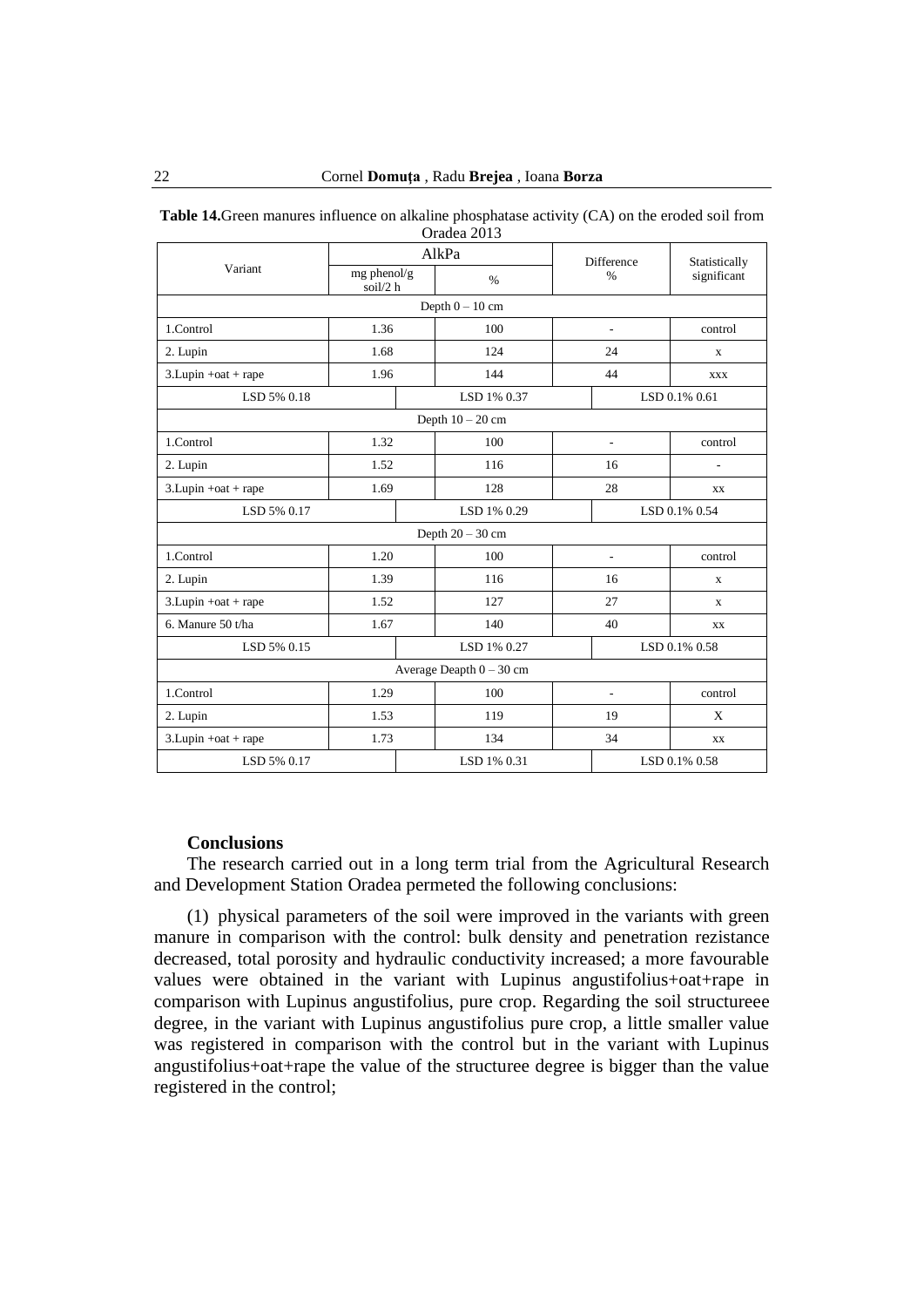(2) regarding the soil chemical properties the different situation were registered: the pH value didn't determinate the differences statistically assured in the variants with organic fertilization in comparison with the control; the N-NO<sub>3</sub> + NH<sup>4</sup> content are bigger in the variant with green manure in comparison with the manure. In comparison with the value determinate in the control, 3.16 ppm, in the all variants studied were registered the differences very significant statistically; mobile phosphorus and potassium content increased in the variants with green manures in comparison with the control;

(3) enzymological activity (actual and potential dehydrogenase, catalase activity, acid and alkaline phosphatase activity) were the smallest values in the control, the enzymological activity increased in the variant with Lupinus angustifolius pure crop but the biggest values were registered in the variant with Lupinus angustifolius+oat+rape;

The result research sustain the use of the lupin like green manure mixture crop (*Lupinus angustifolius*+oat+rape) because the lupin is known for this destination and don't sustain the use of the Lupinus angustifolius, pure crop.

# **References**

- 1. Berca M., Agrotehnica-transformarea modernă a agriculturii. Editura Ceres, 2011.
- 2. Bica A., Curilă M., Curilă S., The Method of Successive Interpolations Solving Initial Value Problems for Second Order Functional Differential Equations, Fixed Point Theory, Volume: 14, Issue: 1, p. 67-90, ISSN 1583- 5022, 2013.
- 3. Bica A., Curilă M., Curilă S., Optimal Piecewise Smooth Interpolation of Experimental Data, ICCCC 2006, International Journal of Computers, Communications & Control, p. 74-79, ISSN 1841-9836, 2006.
- 4. Bica A., Curilă M., Curilă S., About a numerical method of succesive interpolations for functional Hammerstein integral equations, Journal of Computational Analysis and Applied Mathematics, vol. 236, Issue: 7, p. 2005- 2024, ISSN 0377-0427, 2012.
- 5. Bogdan Ileana, Guş P., Rusu T., Agrotehnica diferenţiată, Editura Risoprint, Cluj-Napoca, 2003.
- 6. Borlan Z. şi colab, Fertilitatea şi fetilizarea solurilor (compendiu de agrochimie). Editura Ceres Bucureşti, 1994.
- 7. Brejea R.,Tehnologii de protecţie sau refacere a solurilor. Editura Universităţii din Oradea, 2009.
- 8. Brejea R, Ştiinţa solului îndrumător de lucrări practice, Editura Universităţii din Oradea, 2010.
- 9. Brejea R, Practicum de pedologie, Editura Universităţii din Oradea, 2011.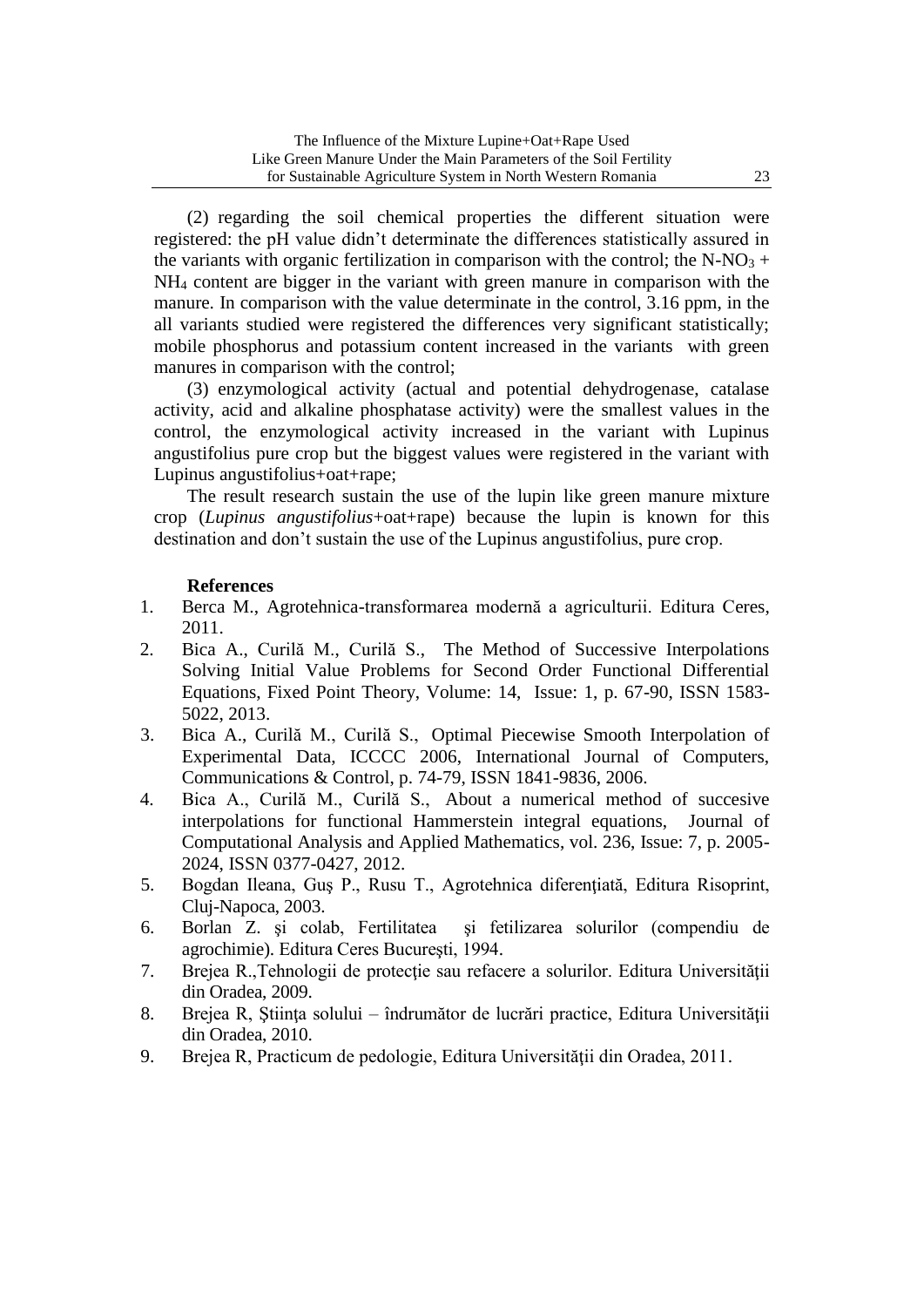- 10. Brejea R., Practicum de Tehnologii de Protecție a Solurilor. Editura Universității din Oradea, 2011.
- 11. Budoi Gh., Penescu A., Agrotehnică, Ed. Ceres, Bucureşti, 1996.
- 12. Canarache A., Fizica solurilor agricole. Ed. Ceres, Bucureşti, 1990.
- 13. Ciobanu Gh., Agrochimie. Editura Universităţii din Oradea, 2003.
- 14. Ciobanu Gh., Practicum de agrochimie, Editura Universităţii din Oradea, 2011.
- 15. Curilă M., Curilă S., Bica Al., Tăut A. O., Agricultural Remote Sensing Images Analysis With Blind Source Separation Technique, 6<sup>th</sup> International scientific symposium "Natural resources and sustainable development", Journal of Agricultural Sciences, Acta Agraria Debrecensis, pp. 227-232, ISSN 1588-8363, Debrecen, 2008.
- 16. Domuţa C., Neamţu T., Colibaş I., Mihuţ I., Comportarea sistemelor antierozionale din perimetrul etalon Pocola, judeţul Bihor, Revista "Cereale şi plante tehnice" nr.  $7 - 9$ , 1990.
- 17. Domuţa C. et al., Research regarding the green manure technology and the influences in maize yield in the contest of the sustainable agriculture practising in Western Romania, 15<sup>th</sup> International Symposium of the International Scientific Center of Fertilizers (CIEC), Pretoria, South Africa, 27-30 September, 2004.
- 18. Domuţa C., Agrotehnica terenurilor în pantă din nord-vestul României, Editura Universităţii din Oradea, 2005.
- 19. Domuţa C., et al., Influenţa eroziunii asupra hidrostabilităţii macrostructurii solului în conditiile de la Oradea, Analele Universității din Oradea, Fascicula Agricultură-Horticultură, Vol XI, Anul II, Editura Universităţii din Oradea, 2005.
- 20. Domuţa C. et al., Modifications of the soil structure under the erosion and crops influence in the condition from NorthWestern Romania, Buletin USAMV Cluj-Napoca 63, 2006.
- 21. Domuţa C. et al., Influence of crop rotation and green manure on wheat yield in the conditions of the eroded soils of Bihor (Romania), Analele USAMVB Timisoara, Lucrări ştiinţifice Facultatea de Agricultura, vol. XXXIX, Editura Agroprint, Timisoara, 2007.
- 22. Domuţa C., Brejea R., Eroziunea terenurilor în pantă din nord-vestul României, Editura Universităţii din Oradea, 2010.
- 23. Domuţa C., Brejea R., Eroziunea terenurilor în panta din Bihor, Editura Universităţii din Oradea, 2011.
- 24. Eliade Gh., Ghinea L., Ştefanic Gh., Bazele biologice ale fertilităţii solului, Ed. Ceres, Bucureşti, 1983.
- 25. Guş P. et al., Agrotehnica, Editura Risoprint, Cluj-Napoca, 1998.